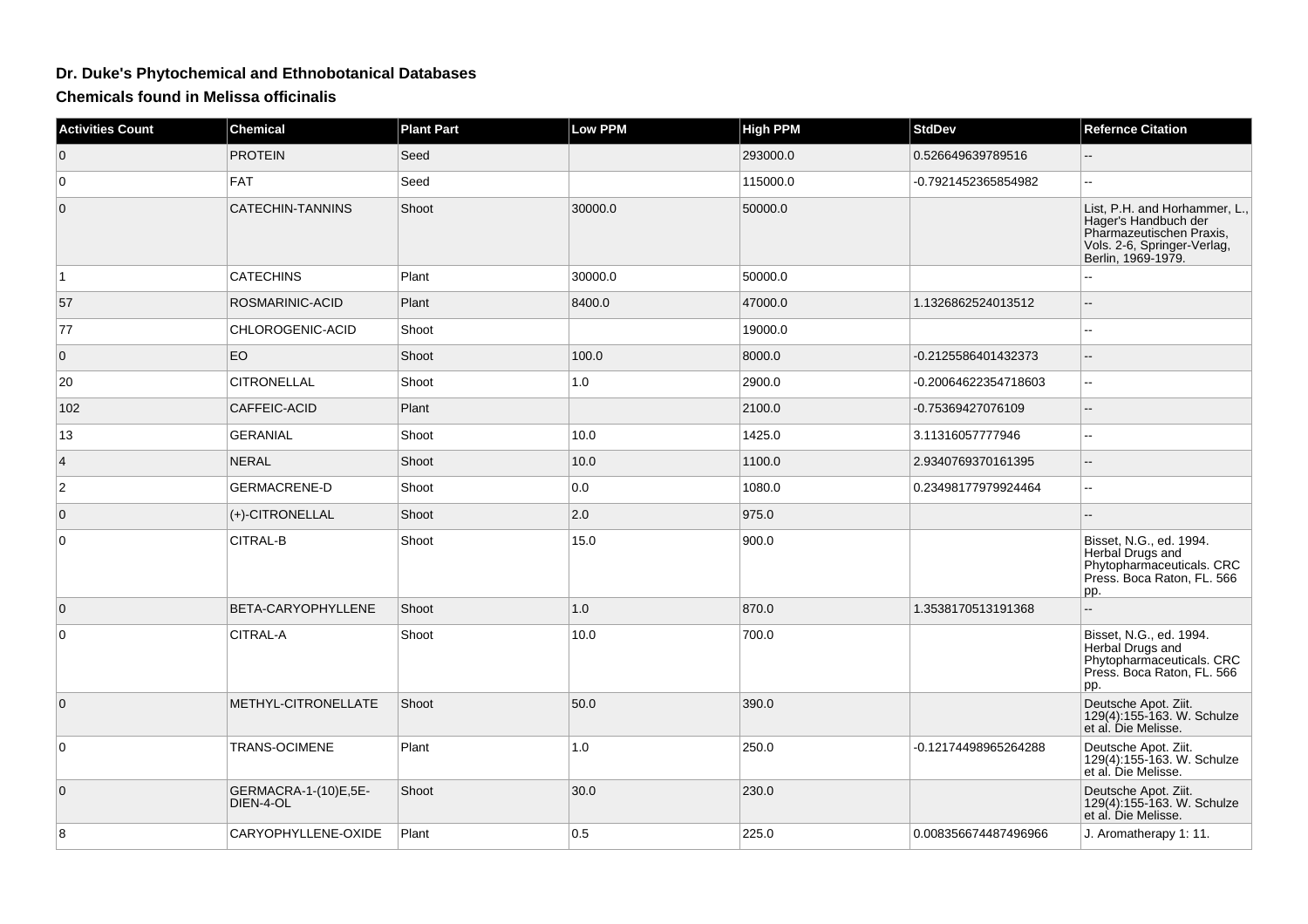| <b>Activities Count</b> | <b>Chemical</b>                   | <b>Plant Part</b> | Low PPM | <b>High PPM</b> | <b>StdDev</b>         | <b>Refernce Citation</b>                                                  |
|-------------------------|-----------------------------------|-------------------|---------|-----------------|-----------------------|---------------------------------------------------------------------------|
| $\overline{0}$          | METHYL-HEPTENONE                  | Shoot             | 2.0     | 215.0           |                       | J. Aromatherapy 1: 11.                                                    |
| 5                       | <b>GERANYL-ACETATE</b>            | Shoot             | 0.3     | 155.0           | -0.1928424487074771   | Ξ.                                                                        |
| $\overline{0}$          | CITRONELLIC-ACID-<br>METHYL-ESTER | Shoot             | 0.0     | 145.0           |                       | $\overline{\phantom{a}}$                                                  |
| 9                       | DELTA-CADINENE                    | Shoot             | 1.0     | 145.0           | 1.0143225193489915    | Deutsche Apot. Ziit.<br>129(4):155-163. W. Schulze<br>et al. Die Melisse. |
| $\overline{1}$          | <b>COPAENE</b>                    | Plant             | 4.0     | 120.0           | 1.555886532696986     | Ξ.                                                                        |
| $\overline{0}$          | ALPHA-COPAENE                     | Shoot             | 2.0     | 120.0           | 1.0287771756246513    | $\overline{\phantom{a}}$                                                  |
| 3                       | ALPHA-CADINOL                     | Shoot             | 1.0     | 120.0           | 1.5075797159167184    | Deutsche Apot. Ziit.<br>129(4):155-163. W. Schulze<br>et al. Die Melisse. |
| 15                      | <b>CITRONELLOL</b>                | Shoot             | 0.0     | 80.0            | -0.17103024749122012  | $\overline{a}$                                                            |
| $\overline{2}$          | ALPHA-HUMULENE                    | Shoot             | 1.0     | 80.0            | 0.3515068254306274    | $\overline{a}$                                                            |
| $\overline{0}$          | OCTYL-BENZOATE                    | Plant             | 2.6     | 80.0            |                       |                                                                           |
| 53                      | <b>LINALOOL</b>                   | Shoot             | 1.0     | 80.0            | -0.21786833671265157  |                                                                           |
| 3                       | <b>ISOPULEGOL</b>                 | Shoot             | 10.0    | 70.0            | 2.2198772855670956    | Deutsche Apot. Ziit.<br>129(4):155-163. W. Schulze<br>et al. Die Melisse. |
| 35                      | <b>GERANIOL</b>                   | Shoot             | 1.0     | 65.0            | -0.4686609992158695   | Deutsche Apot. Ziit.<br>129(4):155-163. W. Schulze<br>et al. Die Melisse. |
| $\overline{0}$          | 1-OCTEN-3-OL                      | Shoot             | 0.0     | 50.0            | -0.42181910774713277  |                                                                           |
| $\overline{0}$          | BETA-BOURBONENE                   | Shoot             | 1.0     | 48.0            | -0.010984614464242788 | Deutsche Apot. Ziit.<br>129(4):155-163. W. Schulze<br>et al. Die Melisse. |
| 0                       | 3E,6E-ALPHA-FARNESENE             | Shoot             | 5.0     | 40.0            |                       | Deutsche Apot. Ziit.<br>129(4):155-163. W. Schulze<br>et al. Die Melisse. |
| $\overline{0}$          | <b>T-MUUROLOL</b>                 | Shoot             | 5.0     | 40.0            | -0.33915268289149025  | Deutsche Apot. Ziit.<br>129(4):155-163. W. Schulze<br>et al. Die Melisse. |
| $\overline{0}$          | BETA-CARYOPHYLLENE-<br>EPOXIDE-II | Shoot             | 5.0     | 40.0            |                       | Deutsche Apot. Ziit.<br>129(4):155-163. W. Schulze<br>et al. Die Melisse. |
| $\overline{0}$          | ALPHA-CUBEBENE                    | Shoot             | 0.1     | 38.0            | 0.4419362351408426    | $-$                                                                       |
| $\overline{0}$          | METHYL-GERANIATE                  | Shoot             | 4.0     | 32.0            |                       | Deutsche Apot. Ziit.<br>129(4):155-163. W. Schulze<br>et al. Die Melisse. |
| $\sqrt{5}$              | BETA-ELEMENE                      | Shoot             | 4.0     | 32.0            | -0.23146867791456002  | Deutsche Apot. Ziit.<br>129(4):155-163. W. Schulze<br>et al. Die Melisse. |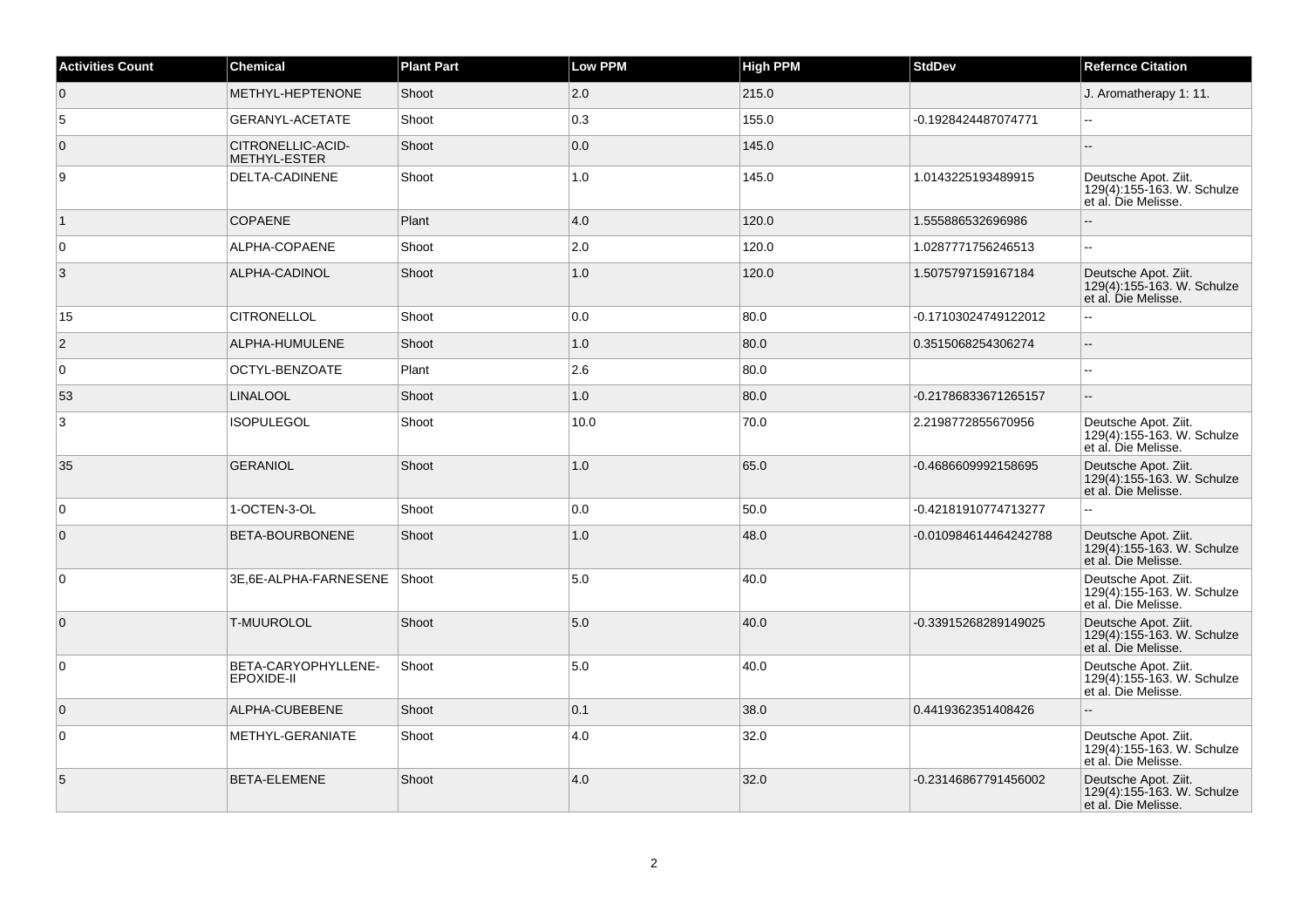| <b>Activities Count</b> | <b>Chemical</b>                    | <b>Plant Part</b> | <b>Low PPM</b> | <b>High PPM</b> | <b>StdDev</b>        | <b>Refernce Citation</b>                                                  |
|-------------------------|------------------------------------|-------------------|----------------|-----------------|----------------------|---------------------------------------------------------------------------|
| $\overline{0}$          | METNYL-GERANIATE                   | Shoot             | 4.0            | 32.0            |                      | Deutsche Apot. Ziit.<br>129(4):155-163. W. Schulze<br>et al. Die Melisse. |
| $\overline{0}$          | <b>GAMMA-CADINENE</b>              | Shoot             | 1.0            | 25.0            | -0.17755951291950214 | Deutsche Apot. Ziit.<br>129(4):155-163. W. Schulze<br>et al. Die Melisse. |
| 0                       | CITRONELLIC-ACID                   | Shoot             | 3.0            | 24.0            | -0.22761530123484752 | Deutsche Apot. Ziit.<br>129(4):155-163. W. Schulze<br>et al. Die Melisse. |
| $\overline{0}$          | ALPHA-MUUROLENE                    | Shoot             | 3.0            | 24.0            | -0.07276998032172868 | Deutsche Apot. Ziit.<br>129(4):155-163. W. Schulze<br>et al. Die Melisse. |
| $\overline{0}$          | <b>T-CADINOL</b>                   | Shoot             | 3.0            | 24.0            | 0.342183471609886    | Deutsche Apot. Ziit.<br>129(4):155-163. W. Schulze<br>et al. Die Melisse. |
| $\overline{0}$          | E-BETA-FANESENE                    | Shoot             | 3.0            | 24.0            |                      |                                                                           |
| 3                       | <b>CIS-OCIMENE</b>                 | Shoot             | 1.0            | 24.0            | -0.3465366561767933  | Deutsche Apot. Ziit.<br>129(4):155-163. W. Schulze<br>et al. Die Melisse. |
| 10                      | <b>NEROL</b>                       | Shoot             | 1.0            | 24.0            | -0.30473758138615226 | Deutsche Apot. Ziit.<br>129(4):155-163. W. Schulze<br>et al. Die Melisse. |
| $\overline{0}$          | BETA-CUBEBENE                      | Shoot             | 3.0            | 24.0            | -0.21147406359697055 | Deutsche Apot. Ziit.<br>129(4):155-163. W. Schulze<br>et al. Die Melisse. |
| $\overline{0}$          | 6-METHYL-5-HEPTEN-2-<br><b>ONE</b> | Shoot             | 3.0            | 24.0            | 2.398135762614033    | Deutsche Apot. Ziit.<br>129(4):155-163. W. Schulze<br>et al. Die Melisse. |
| 0                       | LINALOL                            | Shoot             | 1.0            | 16.0            | -0.21937107213486448 | Deutsche Apot. Ziit.<br>129(4):155-163. W. Schulze<br>et al. Die Melisse. |
| $\overline{0}$          | <b>ISOGERANIAL</b>                 | Shoot             | 0.4            | 16.0            |                      |                                                                           |
| $\overline{1}$          | DELTA-CADINOL                      | Shoot             | 1.0            | 16.0            |                      | Deutsche Apot. Ziit.<br>129(4):155-163. W. Schulze<br>et al. Die Melisse. |
| $\overline{0}$          | 3-OCTANONE                         | Shoot             | 1.0            | 15.0            | -0.2368906462405579  | Deutsche Apot. Ziit.<br>129(4):155-163. W. Schulze<br>et al. Die Melisse. |
| 25                      | P-COUMARIC-ACID                    | Shoot             |                | 8.3             | 1.414213562373095    |                                                                           |
| $\overline{0}$          | BETA-CARYOPHYLLENE-<br>EPOXIDE-I   | Shoot             | 1.0            | 8.0             |                      | Deutsche Apot. Ziit.<br>129(4):155-163. W. Schulze<br>et al. Die Melisse. |
| $\overline{2}$          | 3-OCTANOL                          | Shoot             | 0.0            | 8.0             | -0.2871166540805351  |                                                                           |
| $\overline{0}$          | <b>BICYCLOGERMACRENE</b>           | Shoot             | 1.0            | 8.0             | -0.8368651614312598  | Deutsche Apot. Ziit.<br>129(4):155-163. W. Schulze<br>et al. Die Melisse. |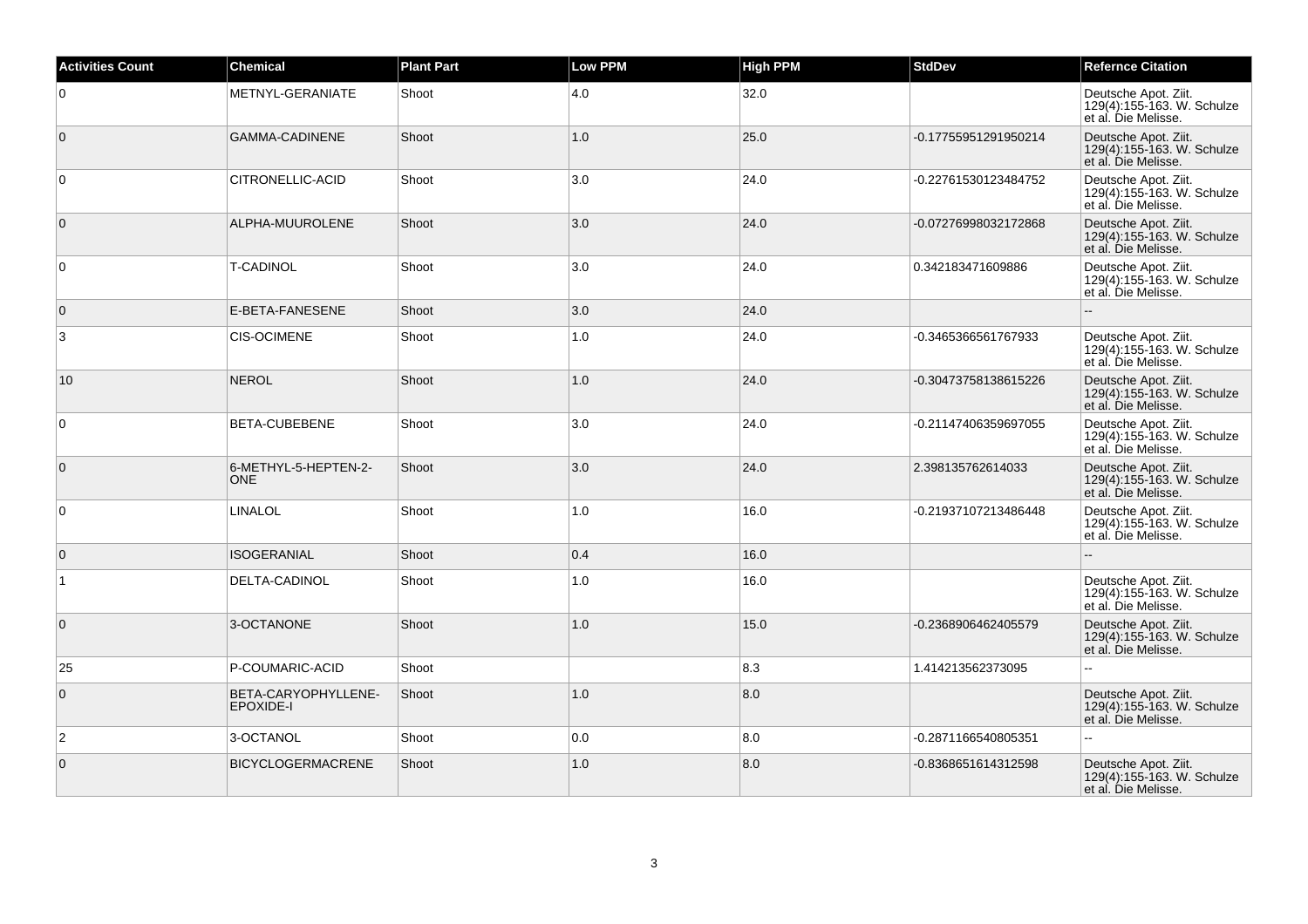| <b>Activities Count</b> | Chemical                     | <b>Plant Part</b>     | <b>Low PPM</b> | <b>High PPM</b> | <b>StdDev</b>        | <b>Refernce Citation</b>                                                                                                                  |
|-------------------------|------------------------------|-----------------------|----------------|-----------------|----------------------|-------------------------------------------------------------------------------------------------------------------------------------------|
| 0                       | 10-(ALPHA)-CADINOL           | Plant                 | 1.0            | 8.0             | -0.9956212487968413  | $\mathbf{u}$                                                                                                                              |
| $\mathbf 0$             | <b>CIS-ROSENOXIDE</b>        | Shoot                 | 1.0            | 8.0             |                      | Deutsche Apot. Ziit.<br>129(4):155-163. W. Schulze<br>et al. Die Melisse.                                                                 |
| 0                       | CIS-ROSE-OXIDE               | Shoot                 | 0.0            | 8.0             |                      | $\sim$                                                                                                                                    |
| 22                      | <b>MYRCENE</b>               | Shoot                 | 1.0            | 8.0             | -0.3332078366728803  | Deutsche Apot. Ziit.<br>129(4):155-163. W. Schulze<br>et al. Die Melisse.                                                                 |
| 0                       | <b>TRANS-ROSENOXIDE</b>      | Shoot                 | 0.5            | 4.0             |                      | Deutsche Apot. Ziit.<br>129(4):155-163. W. Schulze<br>et al. Die Melisse.                                                                 |
| $\mathbf{0}$            | TRANS-ROSE-OXIDE             | Shoot                 | 0.0            | 4.0             |                      |                                                                                                                                           |
| $\mathbf 0$             | CIS-3-HEXEN-1-OL             | Shoot                 | 0.1            | 2.0             |                      | Deutsche Apot. Ziit.<br>129(4):155-163. W. Schulze<br>et al. Die Melisse.                                                                 |
| $\mathbf 0$             | <b>GERANIC-ACID</b>          | Shoot                 |                | 0.1             |                      | Deutsche Apot. Ziit.<br>129(4):155-163. W. Schulze<br>et al. Die Melisse.                                                                 |
| $\overline{2}$          | CAMPESTEROL                  | <b>Tissue Culture</b> |                | 0.1             | $-1.0$               | Gbolade, A.A. and Lockwood,<br>G.B. 1991. The Constituents<br>of Melissa officinalis L.<br>Cultures. J. Ess. Oil Res., 3:<br>111-114.     |
| $\mathbf{0}$            | 2Z,4E,6E-ALLOFARNESENE Shoot |                       |                | 0.1             |                      | Deutsche Apot. Ziit.<br>129(4):155-163. W. Schulze<br>et al. Die Melisse.                                                                 |
| $\mathbf 0$             | CADINA-1,4-DIENE             | Shoot                 |                | 0.1             | -0.46291004988627565 | Deutsche Apot. Ziit.<br>129(4):155-163. W. Schulze<br>et al. Die Melisse.                                                                 |
| $\mathbf 0$             | P-CYMOL                      | Shoot                 |                | 0.1             | $-1.0$               | Deutsche Apot. Ziit.<br>129(4):155-163. W. Schulze<br>et al. Die Melisse.                                                                 |
| $\mathbf 0$             | N-HENEICOSANE                | <b>Tissue Culture</b> |                | 0.1             |                      | Gbolade, A.A. and Lockwood.<br>G.B. 1991. The Constituents<br>of Melissa officinalis L.<br>Cultures. J. Ess. Oil Res., 3:<br>$111 - 114.$ |
| $\mathbf{0}$            | N-EICOSANE                   | <b>Tissue Culture</b> |                | 0.1             |                      | Gbolade, A.A. and Lockwood,<br>G.B. 1991. The Constituents<br>of Melissa officinalis L.<br>Cultures. J. Ess. Oil Res., 3:<br>111-114.     |
| 0                       | <b>BETA-GUAIENE</b>          | Shoot                 |                | 0.1             | -0.4596385597769217  | Deutsche Apot. Ziit.<br>129(4):155-163. W. Schulze<br>et al. Die Melisse.                                                                 |
| $\mathbf 0$             | 1,2-HUMULENE-EPOXIDE         | Shoot                 |                | 0.1             |                      | Deutsche Apot. Ziit.<br>129(4):155-163. W. Schulze<br>et al. Die Melisse.                                                                 |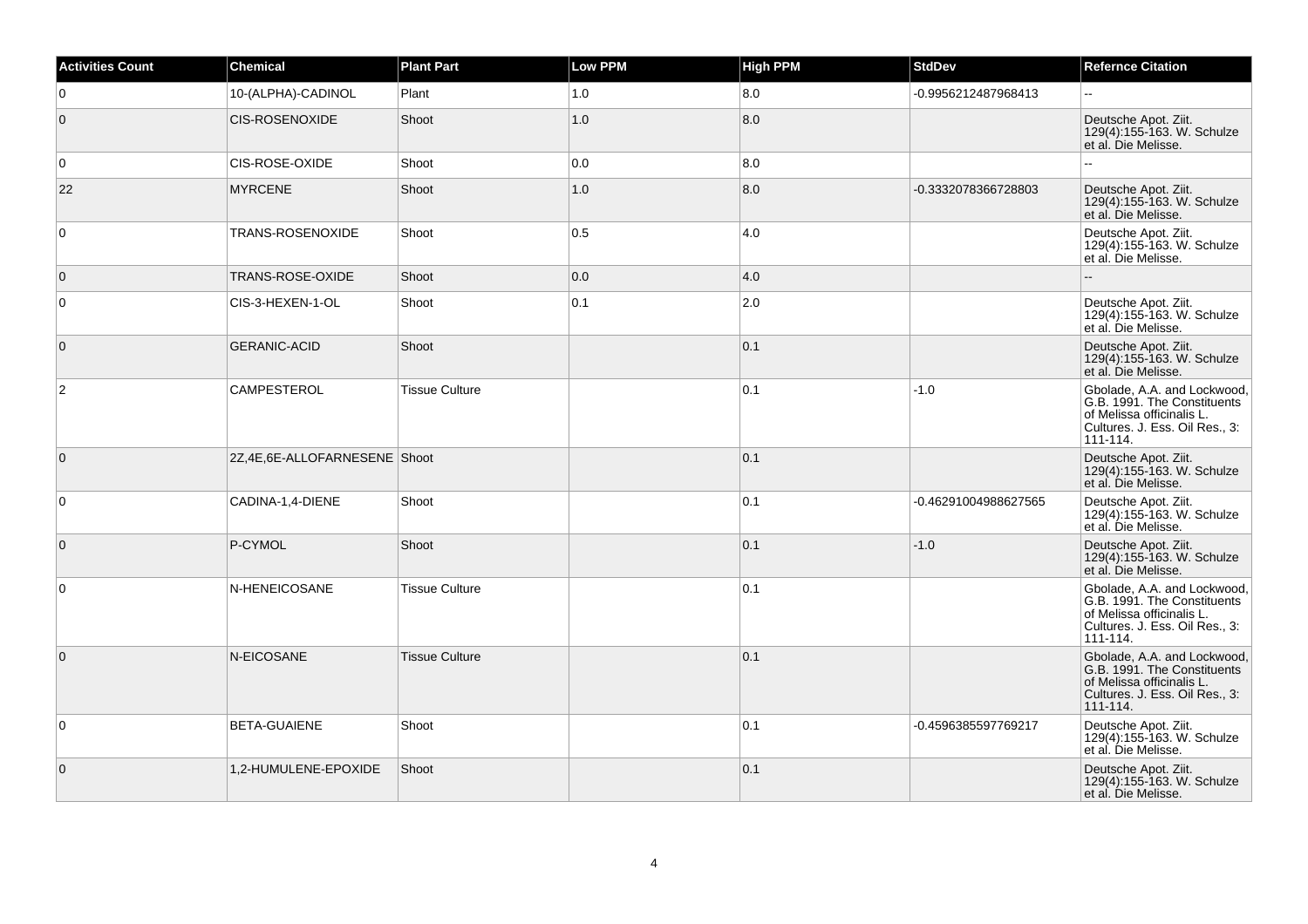| <b>Activities Count</b> | <b>Chemical</b>      | <b>Plant Part</b>     | <b>Low PPM</b> | <b>High PPM</b> | <b>StdDev</b>       | <b>Refernce Citation</b>                                                                                                                                                                                              |
|-------------------------|----------------------|-----------------------|----------------|-----------------|---------------------|-----------------------------------------------------------------------------------------------------------------------------------------------------------------------------------------------------------------------|
| $\mathbf 0$             | N-DOCOSANE           | <b>Tissue Culture</b> |                | 0.1             |                     | Gbolade, A.A. and Lockwood,<br>G.B. 1991. The Constituents<br>of Melissa officinalis L.<br>Cultures. J. Ess. Oil Res., 3:<br>111-114.                                                                                 |
| $\mathbf 0$             | ALPHA-CADINENE       | Shoot                 |                | 0.1             | -0.4953081155688618 | Deutsche Apot. Ziit.<br>129(4):155-163. W. Schulze<br>et al. Die Melisse.                                                                                                                                             |
| 60                      | <b>LIMONENE</b>      | Shoot                 |                | 0.1             | -0.3283880008447348 | Deutsche Apot. Ziit.<br>129(4):155-163. W. Schulze<br>et al. Die Melisse.                                                                                                                                             |
| $\mathbf{0}$            | <b>WAX</b>           | Plant                 |                |                 |                     |                                                                                                                                                                                                                       |
| $\mathbf 0$             | <b>PULEGOL</b>       | Shoot                 |                |                 |                     | $\sim$                                                                                                                                                                                                                |
| $\mathbf{0}$            | <b>RHAMNAZIN</b>     | Plant                 |                |                 |                     | Williamson, E. M. and Evans,<br>F. J., Potter's New<br>Cyclopaedia of Botanical<br>Drugs and Preparations,<br>Revised Ed., Saffron Walden,<br>the C. W. Daniel Co., Ltd.,<br>Essex UK, 362 pp, 1988,<br>reprint 1989. |
| 0                       | <b>DAMASCENONE</b>   | Shoot                 |                |                 |                     |                                                                                                                                                                                                                       |
| $\boldsymbol{0}$        | N-TETRADECANE        | <b>Tissue Culture</b> |                |                 |                     | Gbolade, A.A. and Lockwood.<br>G.B. 1991. The Constituents<br>of Melissa officinalis L.<br>Cultures. J. Ess. Oil Res., 3:<br>111-114.                                                                                 |
| 89                      | URSOLIC-ACID         | Plant                 |                |                 |                     |                                                                                                                                                                                                                       |
| $\mathbf{0}$            | N-OCTADECANE         | <b>Tissue Culture</b> |                |                 |                     | Gbolade, A.A. and Lockwood.<br>G.B. 1991. The Constituents<br>of Melissa officinalis L.<br>Cultures. J. Ess. Oil Res., 3:<br>111-114.                                                                                 |
| 3                       | <b>BETA-SELINENE</b> | Shoot                 |                |                 |                     | --                                                                                                                                                                                                                    |
| 43                      | PROTOCATECHUIC-ACID  | Plant                 |                |                 |                     |                                                                                                                                                                                                                       |
| $\mathbf 0$             | N-PENTADECANE        | <b>Tissue Culture</b> |                |                 |                     | Gbolade, A.A. and Lockwood,<br>G.B. 1991. The Constituents<br>of Melissa officinalis L.<br>Cultures. J. Ess. Oil Res., 3:<br>111-114.                                                                                 |
| $\vert$ 7               | LUTEOLIN-7-GLUCOSIDE | Shoot                 |                |                 |                     | $\overline{a}$                                                                                                                                                                                                        |
| $\mathbf 0$             | N-NONADECANE         | <b>Tissue Culture</b> |                |                 |                     | Gbolade, A.A. and Lockwood,<br>G.B. 1991. The Constituents<br>of Melissa officinalis L.<br>Cultures. J. Ess. Oil Res., 3:<br>111-114.                                                                                 |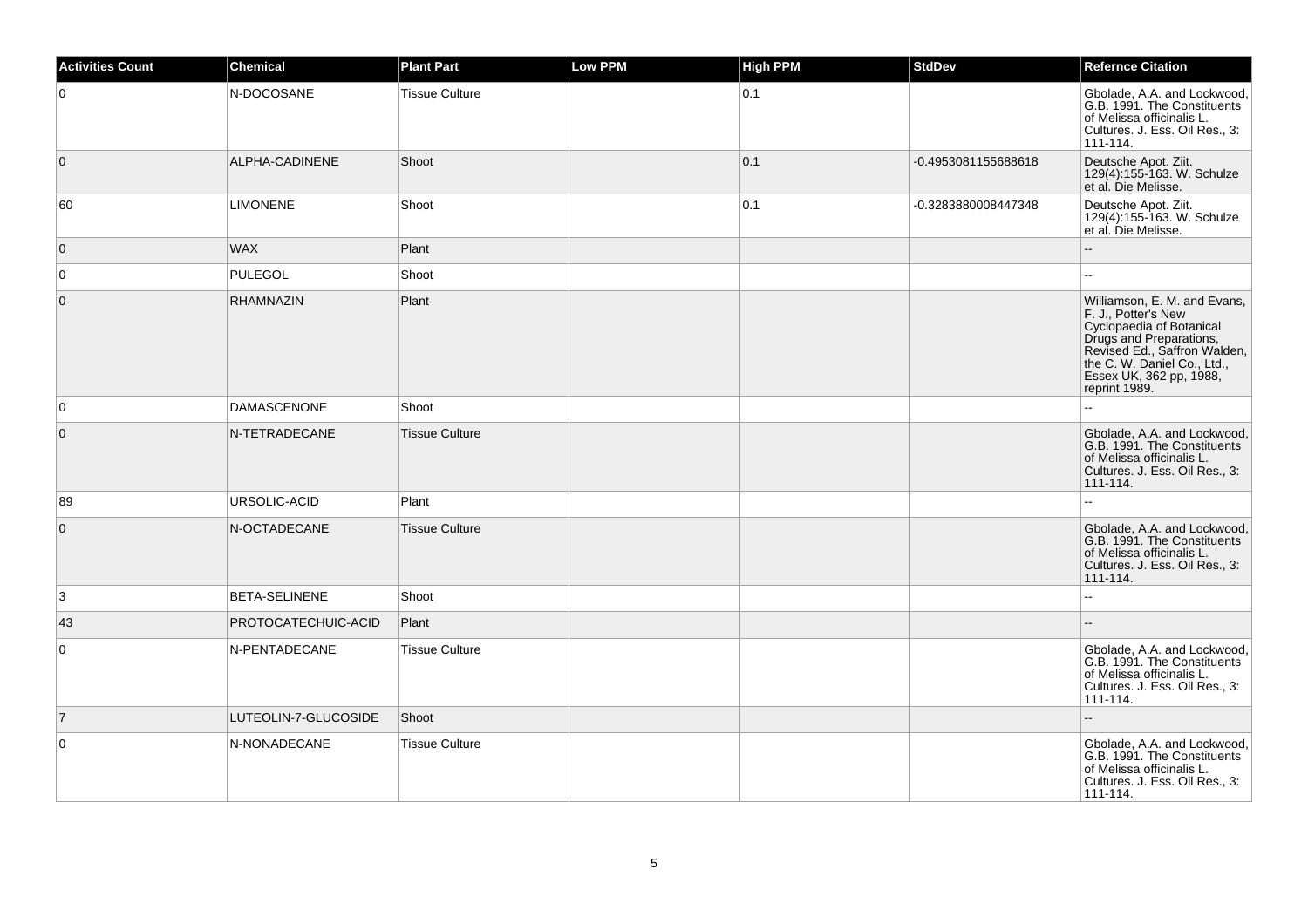| <b>Activities Count</b> | Chemical                                 | <b>Plant Part</b>     | Low PPM | <b>High PPM</b> | <b>StdDev</b> | <b>Refernce Citation</b>                                                                                                                                                                                              |
|-------------------------|------------------------------------------|-----------------------|---------|-----------------|---------------|-----------------------------------------------------------------------------------------------------------------------------------------------------------------------------------------------------------------------|
| 23                      | ALPHA-TERPINEOL                          | Shoot                 |         |                 |               |                                                                                                                                                                                                                       |
| $\overline{0}$          | APIGENIN-7-O-BETA-D-<br><b>GLUCOSIDE</b> | Shoot                 |         |                 |               |                                                                                                                                                                                                                       |
| 6                       | <b>FURFURAL</b>                          | <b>Tissue Culture</b> |         |                 |               | Gbolade, A.A. and Lockwood,<br>G.B. 1991. The Constituents<br>of Melissa officinalis L.<br>Cultures. J. Ess. Oil Res., 3:<br>111-114.                                                                                 |
| 3                       | <b>CYNAROSIDE</b>                        | Shoot                 |         |                 |               | $\overline{a}$                                                                                                                                                                                                        |
| 24                      | <b>BENZALDEHYDE</b>                      | <b>Tissue Culture</b> |         |                 |               | Gbolade, A.A. and Lockwood,<br>G.B. 1991. The Constituents<br>of Melissa officinalis L.<br>Cultures. J. Ess. Oil Res., 3:<br>111-114.                                                                                 |
| $\overline{0}$          | N-HEXADECANE                             | <b>Tissue Culture</b> |         |                 |               | Gbolade, A.A. and Lockwood,<br>G.B. 1991. The Constituents<br>of Melissa officinalis L.<br>Cultures. J. Ess. Oil Res., 3:<br>111-114.                                                                                 |
| 5                       | NERYL-ACETATE                            | Shoot                 |         |                 |               |                                                                                                                                                                                                                       |
| 2                       | POMOLIC-ACID                             | Shoot                 |         |                 |               | Williamson, E. M. and Evans,<br>F. J., Potter's New<br>Cyclopaedia of Botanical<br>Drugs and Preparations,<br>Revised Ed., Saffron Walden,<br>the C. W. Daniel Co., Ltd.,<br>Essex UK, 362 pp, 1988,<br>reprint 1989. |
| $\overline{0}$          | <b>ANETHOL</b>                           | Shoot                 |         |                 |               | $-$                                                                                                                                                                                                                   |
| $\overline{4}$          | <b>COSMOSIIN</b>                         | Shoot                 |         |                 |               |                                                                                                                                                                                                                       |
| 71                      | <b>THYMOL</b>                            | Plant                 |         |                 |               |                                                                                                                                                                                                                       |
| $\overline{0}$          | N-HEPTADECANE                            | <b>Tissue Culture</b> |         |                 |               | Gbolade, A.A. and Lockwood,<br>G.B. 1991. The Constituents<br>of Melissa officinalis L.<br>Cultures. J. Ess. Oil Res., 3:<br>111-114.                                                                                 |
| $\overline{0}$          | NERIC-ACID                               | Shoot                 |         |                 |               | $-$                                                                                                                                                                                                                   |
| $\overline{0}$          | 2-PHENYLETHANOL                          | <b>Tissue Culture</b> |         |                 |               | Gbolade, A.A. and Lockwood,<br>G.B. 1991. The Constituents<br>of Melissa officinalis L.<br>Cultures. J. Ess. Oil Res., 3:<br>111-114.                                                                                 |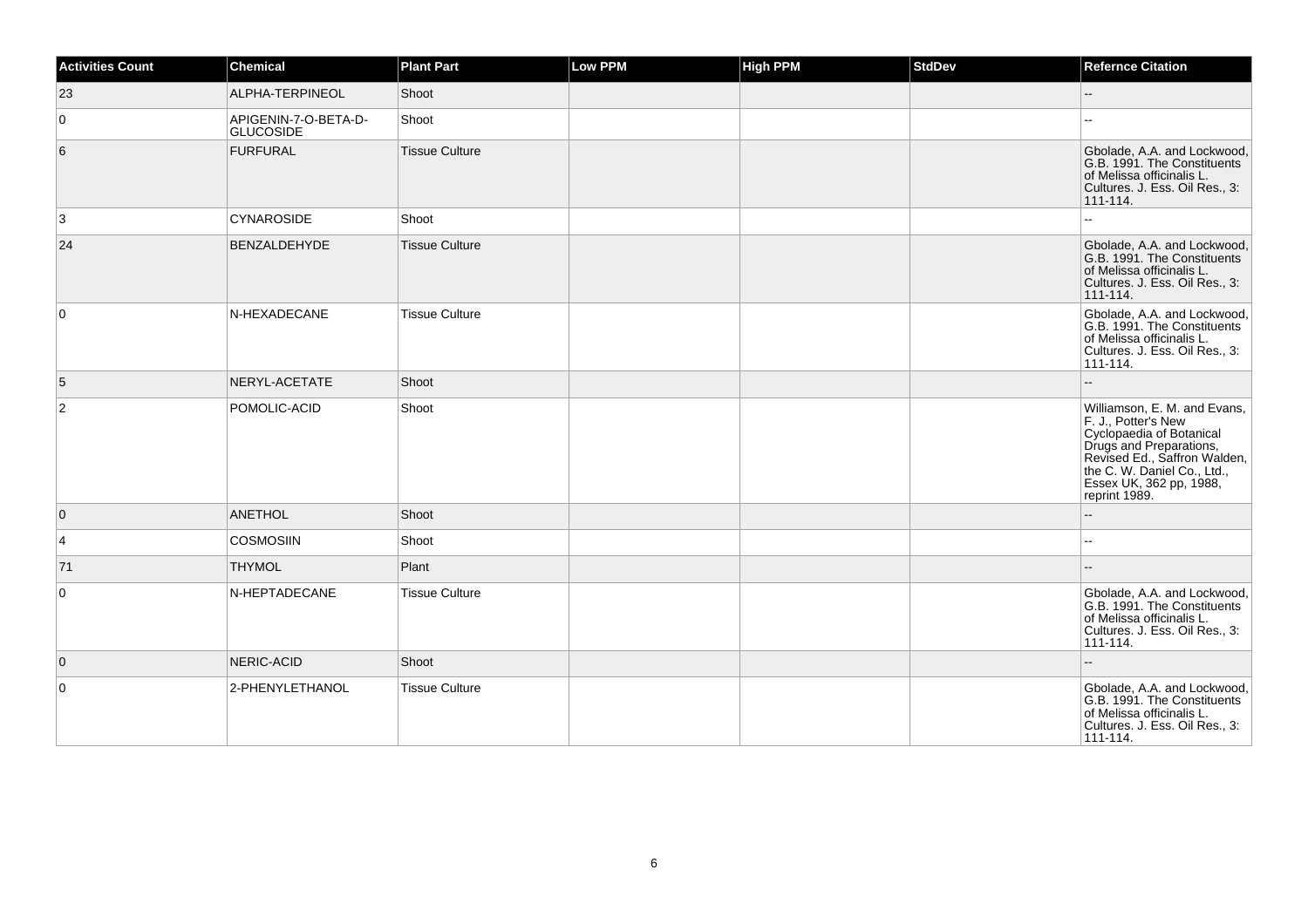| <b>Activities Count</b> | <b>Chemical</b>      | <b>Plant Part</b>     | Low PPM | <b>High PPM</b> | <b>StdDev</b> | <b>Refernce Citation</b>                                                                                                                                                                                              |
|-------------------------|----------------------|-----------------------|---------|-----------------|---------------|-----------------------------------------------------------------------------------------------------------------------------------------------------------------------------------------------------------------------|
| 6                       | EUGENYL-ACETATE      | Plant                 |         |                 |               | Williamson, E. M. and Evans,<br>F. J., Potter's New<br>Cyclopaedia of Botanical<br>Drugs and Preparations,<br>Revised Ed., Saffron Walden,<br>the C. W. Daniel Co., Ltd.,<br>Essex UK, 362 pp, 1988,<br>reprint 1989. |
| 53                      | <b>CITRAL</b>        | Shoot                 |         |                 |               | List, P.H. and Horhammer, L.,<br>Hager's Handbuch der<br>Pharmazeutischen Praxis,<br>Vols. 2-6, Springer-Verlag,<br>Berlin, 1969-1979.                                                                                |
| 20                      | METHYL-EUGENOL       | Shoot                 |         |                 |               |                                                                                                                                                                                                                       |
| 64                      | OLEANOLIC-ACID       | Shoot                 |         |                 |               | List, P.H. and Horhammer, L.,<br>Hager's Handbuch der<br>Pharmazeutischen Praxis,<br>Vols. 2-6, Springer-Verlag,<br>Berlin, 1969-1979.                                                                                |
| $\overline{2}$          | <b>HEXANOIC-ACID</b> | <b>Tissue Culture</b> |         |                 |               | Gbolade, A.A. and Lockwood,<br>G.B. 1991. The Constituents<br>of Melissa officinalis L.<br>Cultures. J. Ess. Oil Res., 3:<br>111-114.                                                                                 |
| 47                      | BETA-SITOSTEROL      | <b>Tissue Culture</b> |         |                 |               | Gbolade, A.A. and Lockwood,<br>G.B. 1991. The Constituents<br>of Melissa officinalis L.<br>Cultures. J. Ess. Oil Res., 3:<br>111-114.                                                                                 |
| 22                      | <b>ISOQUERCITRIN</b> | Shoot                 |         |                 |               |                                                                                                                                                                                                                       |
| $\overline{0}$          | OCTYL-BENZOATE       | Shoot                 |         |                 |               | Abstract (See species file)                                                                                                                                                                                           |
| $\overline{7}$          | SUCCINIC-ACID        | Plant                 |         |                 |               | $\overline{a}$                                                                                                                                                                                                        |
| $\overline{0}$          | EUGENYL-GLUCOSIDE    | Shoot                 |         |                 |               | Bisset, N.G., ed. 1994.<br>Herbal Drugs and<br>Phytopharmaceuticals. CRC<br>Press. Boca Raton, FL. 566<br>pp.                                                                                                         |
| 5                       | OCTANOIC-ACID        | <b>Tissue Culture</b> |         |                 |               | Gbolade, A.A. and Lockwood,<br>G.B. 1991. The Constituents<br>of Melissa officinalis L.<br>Cultures. J. Ess. Oil Res., 3:<br>111-114.                                                                                 |
| 71                      | <b>THYMOL</b>        | Shoot                 |         |                 |               |                                                                                                                                                                                                                       |
| $\overline{0}$          | DELTA-OCTALACTONE    | <b>Tissue Culture</b> |         |                 |               | Gbolade, A.A. and Lockwood.<br>G.B. 1991. The Constituents<br>of Melissa officinalis L.<br>Cultures. J. Ess. Oil Res., 3:<br>111-114.                                                                                 |